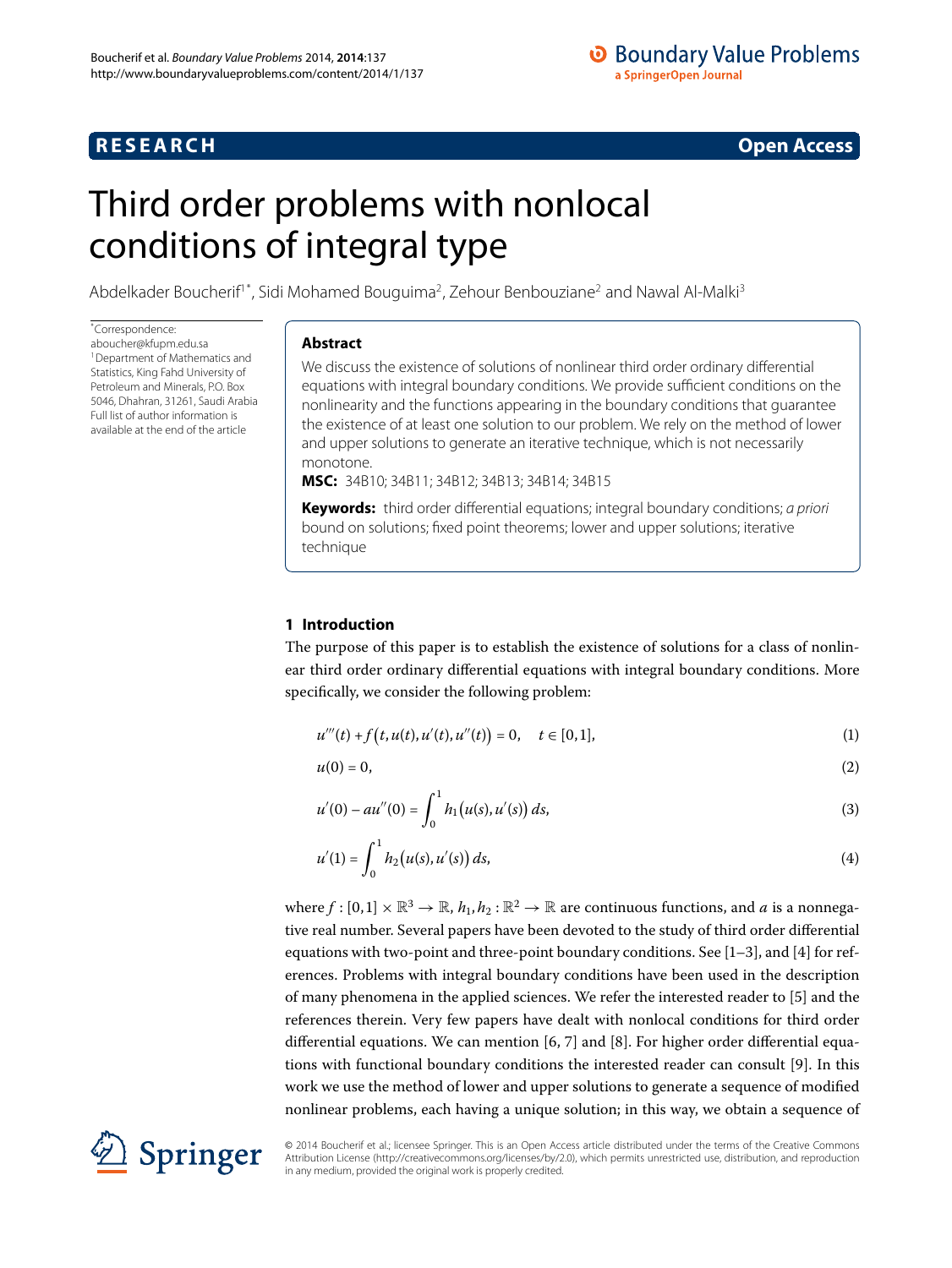functions, which is uniformly bounded together with their first and second order derivatives. We then extract a subsequence converging uniformly to a solution of our original problem  $(1)-(4)$  $(1)-(4)$ . Contrary to many works in the literature, we develop an iterative technique, which is not necessary monotone. We should point out that our approach is totally different from that of [9].

#### **2 Preliminaries**

Let *I* denote the real interval [0,1].  $C(I)$  is the Banach space of real-valued continuous functions on *I*, equipped with the norm  $||u||_0 := \max\{|u(t)|; t \in I\}$ , for  $u \in C(I)$ . Let *D* denote the set of all real-valued functions which are three times continuously differentiable on *I*. We define the norm of  $u \in D$  by

$$
||u||_D = ||u||_0 + ||u'||_0 + ||u''||_0 + ||u'''||_0.
$$

Let  $D_0 = \{u \in D; u(0) = 0\}$ . Then  $(D_0, \|\cdot\|_D)$  is a Banach space.

**Definition 1** A solution of problem [\(](#page-0-2)1)-(4) is a function  $u \in D_0$  that satisfies (1) for every  $t \in I$  and the conditions (3[\)](#page-0-3) and (4).

**Definition 2** Let  $\alpha, \beta \in D_0$  satisfy  $\alpha'(t) \leq \beta'(t)$  for every  $t \in I$ . We denote by  $[\alpha', \beta']$  the set of all  $\nu \in D_0$  such that  $\alpha'(t) \leq \nu(t) \leq \beta'(t)$  for every  $t \in I$ .

It is clear that if  $u' \in [\alpha', \beta']$  and  $u \in D_0$ , then  $u \in [\alpha, \beta]$ .

**Definition 3** Let  $\alpha, \beta \in D_0$  satisfy  $\alpha'(t) \leq \beta'(t)$  for every  $t \in I$ . Let  $S(\alpha, \beta)$  denote the set of all functions  $u \in D_0$  such that  $u \in [\alpha, \beta]$  and  $u' \in [\alpha', \beta']$ .

**Remark 1** It is clear that  $u \in D_0$  and  $u' \in [\alpha', \beta']$  imply that  $u \in S(\alpha, \beta)$ .

**Definition 4** Let  $\alpha, \beta \in D_0$  satisfy  $\alpha'(t) \leq \beta'(t)$  for every  $t \in I$ . Define the operator  $p$ :  $D_0 \rightarrow [\alpha, \beta]$  by

$$
(pu)(t) = \max\bigl\{\alpha(t), \min(u(t), \beta(t))\bigr\}, \quad \forall t \in I,
$$

and the operator  $q: D_0 \to [\alpha', \beta']$  by

$$
(qv)(t) = \max\big\{\alpha'(t), \min(v(t), \beta'(t))\big\}, \quad \forall t \in I.
$$

<span id="page-1-0"></span>**Remark 2** The operators p and q are continuous and bounded.

#### **3 Main results**

In this section we state and prove our main results. The first result is of independent interest and plays a key role in the proof of our second result.

**Theorem 1** Let  $\phi: I \times \mathbb{R} \to \mathbb{R}$  be continuous, bounded and satisfy the following condition:  $(H_{\phi})$   $(\phi(t, v_2) - \phi(t, v_1))(v_2 - v_1) < 0$  for all  $v_1, v_2 \in \mathbb{R}$  such that  $v_1 \le v_2$  and  $t \in I$ .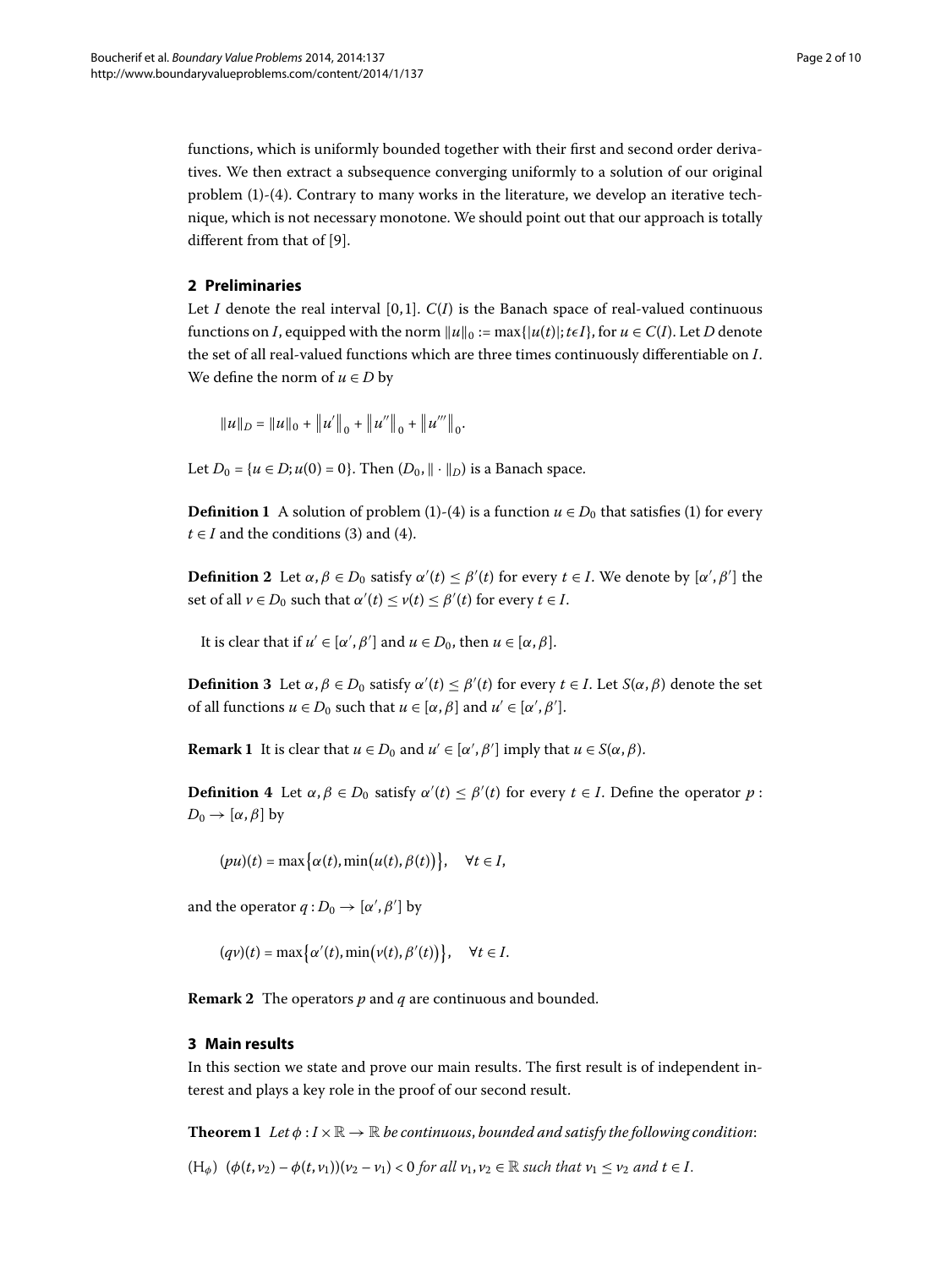*Then for any δ*, *ρ the boundary value problem*

<span id="page-2-0"></span>
$$
\begin{cases}\n-u'''(t) = \phi(t, u'(t)), & t \in I, \\
u'(0) - au''(0) = \delta, \\
u'(1) = \rho\n\end{cases}
$$
\n(5)

*has a unique solution u*.

*Proof*  $~$  *Uniqueness.* Suppose that problem (5[\)](#page-2-0) has two solutions  $x$  and  $u$  in  $D_0.$  Put  $z$  =  $x'-u'$ . Then  $z(1) = x'(1) - u'(1) = 0$ . We show that  $z(0) = 0$ . Suppose this is not true. Then either  $z(0) > 0$  or  $z(0) < 0$ . We consider the case  $z(0) > 0$ . From the condition at  $t = 0$  it follows that  $0 < z(0) = az'(0)$ . Since *a* is nonnegative we have  $z'(0) > 0$ , which implies that *z* is increasing to the right of  $t = 0$ . Since  $z(1) = 0$  there must exist  $\xi \in [0, 1)$  such that  $z(\xi) = \max_{t \in I} z(t)$ . Then

 $0 < z(\xi),$  $z''(\xi)$  and  $z''(\xi) \leq 0$ .

The differential equation in [\(](#page-2-0)5) and  $(H_{\phi})$  imply

$$
0 \ge z''(\xi)z(\xi) = -(\phi(\xi,x'(\xi)) - \phi(\xi,u'(\xi)))(x'(\xi) - u'(\xi)) > 0.
$$

This is a contradiction. Similarly, if we consider the case  $z(0) < 0$  we will arrive at a contradiction. Hence  $z(0) = 0$ . Now, we have a function *z* continuous on *I* with  $z(0) = z(1) = 0$ . Then there exists  $\tau \in I$  such that

<span id="page-2-1"></span>
$$
z(\tau) = \max_{t \in I} z(t), \qquad z'(\tau) = 0 \quad \text{and} \quad z''(\tau) \leq 0.
$$

Proceeding as before we show that  $z(\tau) = 0$ . So that  $z(t) = 0$  for all  $t \in I$ . This shows that  $x'(t) = u'(t)$  for all  $t \in I$ . Since  $x(0) = u(0) = 0$  it follows that  $x(t) = u(t)$  for all  $t \in I$ , which shows the uniqueness of the solution.

*Existence*. For  $\lambda \in [0, 1]$  consider the family of problems

$$
\begin{cases}\n-u'''(t) = \lambda \phi(t, u'(t)), & t \in I, \\
u'(0) - au''(0) = \lambda \delta, \\
u'(1) = \lambda \rho.\n\end{cases}
$$
\n(6)

<span id="page-2-2"></span>For  $\lambda = 0$  problem [\(](#page-2-1)6) has only the trivial solution. Thus, we consider the case  $\lambda \in (0,1]$ . (i) *u* is a solution of (6) if and only if it satisfies, for all  $t \in I$ ,

$$
u(t) = \frac{\lambda t}{a+1} \left( \delta + a\rho + a \int_0^1 (1-s)\phi(s, u'(s)) ds \right)
$$
  
+ 
$$
\frac{\lambda t^2}{2(a+1)} \left( \rho - \delta + \int_0^1 (1-s)\phi(s, u'(s)) ds \right)
$$
  
- 
$$
\lambda \int_0^t \frac{(t-s)^2}{2} \phi(s, u'(s)) ds.
$$
 (7)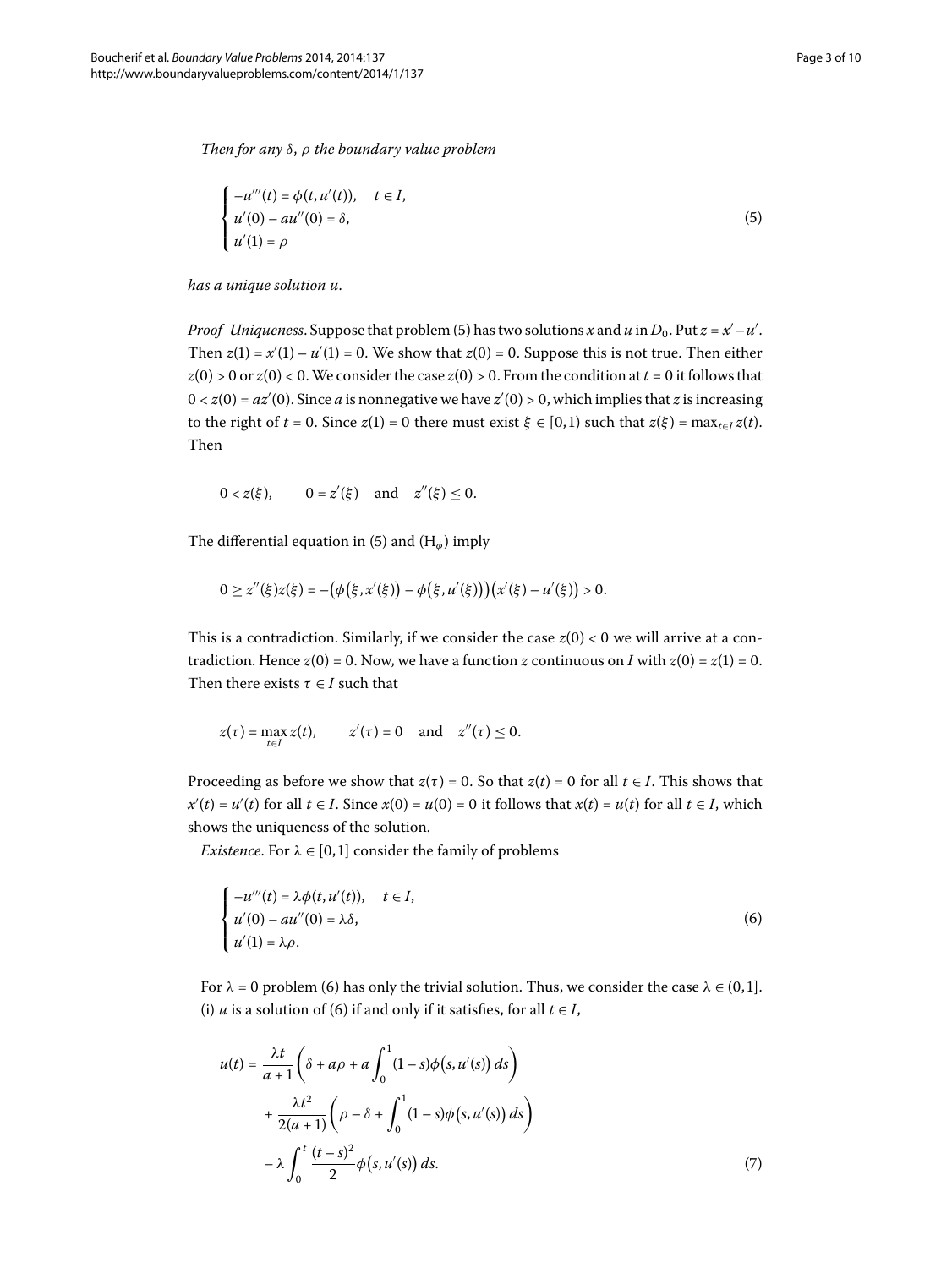Indeed, it is clear that the differential equation in  $(6)$  implies

<span id="page-3-1"></span><span id="page-3-0"></span>
$$
u(t) = u'(0)t + u''(0)\frac{t^2}{2} - \lambda \int_0^t \frac{(t-s)^2}{2} \phi(s, u'(s)) ds.
$$
 (8)

Then

$$
u'(t) = u'(0) + u''(0)t - \lambda \int_0^t (t - s)\phi(s, u'(s)) ds.
$$
\n(9)

It follows that

$$
\lambda \rho = u'(1) = u'(0) + u''(0) - \lambda \int_0^1 (1 - s) \phi(s, u'(s)) ds.
$$

But  $u'(0) = au''(0) + \lambda \delta$ , so that

$$
u''(0) = \frac{\lambda}{a+1} \bigg[ \rho - \delta + \int_0^1 (1-s) \phi(s, u'(s)) \, ds \bigg],
$$

and consequently

<span id="page-3-4"></span>
$$
u'(0) = \frac{\lambda}{a+1} \bigg[ \delta + a\rho + a \int_0^1 (1-s)\phi(s,u'(s))\,ds \bigg].
$$

Now, substitute the expressions of  $u'(0)$  $u'(0)$  and  $u''(0)$  into (8) to get (7).

(ii) We show that there exists a positive constant  $L_0$ , independent of  $\lambda$ , such that any possible solution  $u$  of (6) satisfies

<span id="page-3-2"></span>
$$
||u||_D \le L_0. \tag{10}
$$

The boundedness of  $\phi$  implies that there exists  $M_\phi > 0$  such that  $|\phi(t, u'(t))| \leq M_\phi$  for all  $t \in I$ , so that  $||u'''||_0 \leq M_\phi$ . Then

<span id="page-3-3"></span>
$$
\left|u'(0)\right| \le \frac{1}{a+1} \left[|\delta| + a|\rho| + a\frac{M_{\phi}}{2}\right] \tag{11}
$$

and

$$
|u''(0)| \le \frac{1}{a+1} \bigg[ |\delta| + |\rho| + \frac{M_{\phi}}{2} \bigg].
$$
 (12)

Combining relations  $(9)$  $(9)$ ,  $(11)$  $(11)$ , and  $(12)$  we see that

$$
||u'||_0 \le M_2 := \frac{1}{a+1} [2|\delta| + (a+1)|\rho| + (a+1)M_\phi].
$$
\n(13)

Since  $u(t) = \int_0^t u'(s) ds$  it follows that

$$
||u||_0 \leq M_2.
$$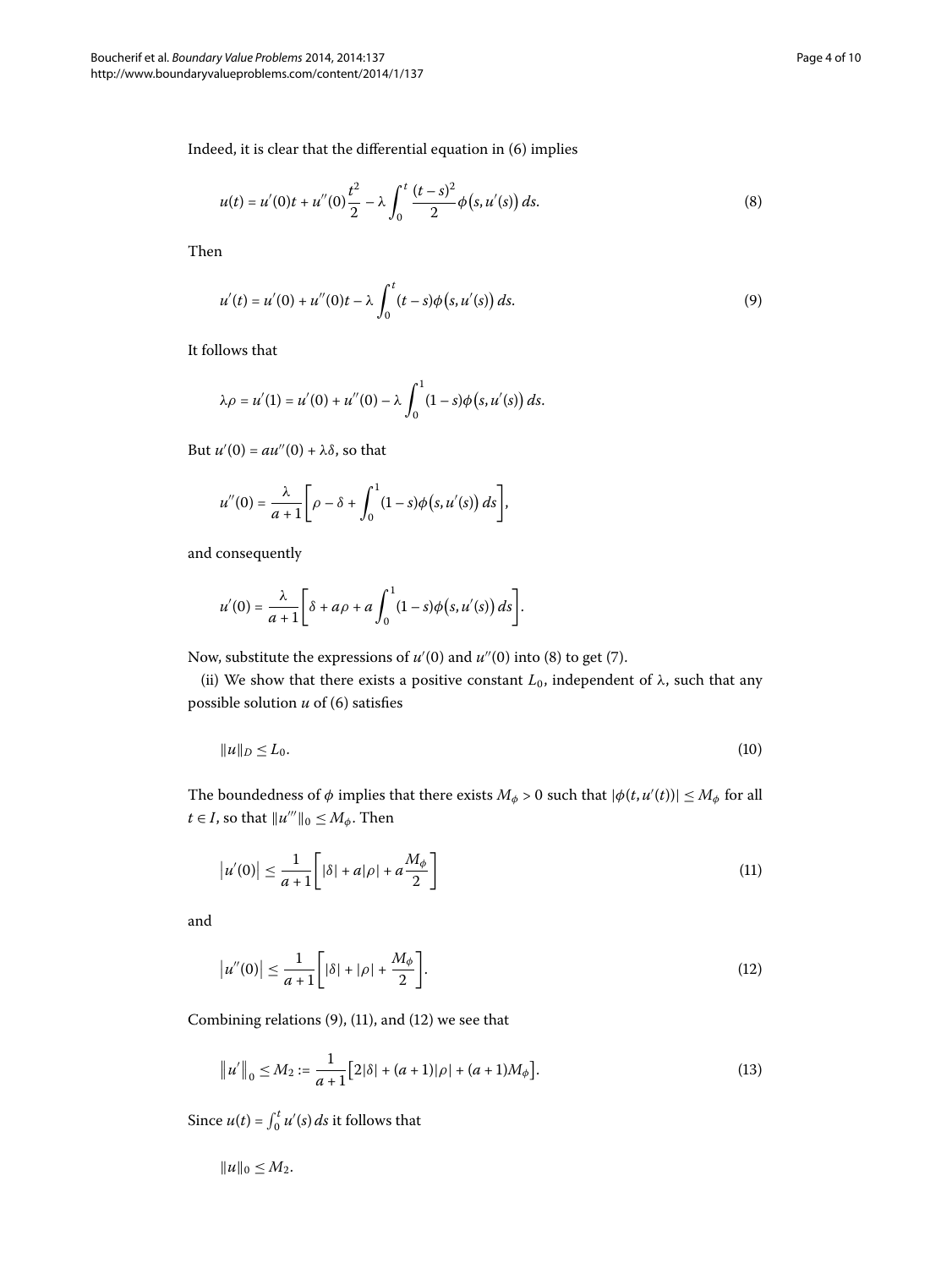Also,  $||u'''||_0 \leq M_\phi$  and (12) imply

$$
||u''||_0 \le M_1 := \frac{1}{a+1} \Big[ |\delta| + |\rho| + \frac{(2a+3)M_\phi}{2} \Big].
$$

Let  $L_0 = M_1 + 2M_2 + M_\phi$ . Then any possible solution *u* of [\(](#page-3-4)6) satisfies (10).

[\(](#page-2-2)iii) Define an operator  $\Psi : D_0 \to D_0$  by  $(\Psi u)(t) =$  the right-hand side of (7). Let  $\Omega := \{u \in D_0; ||u||_D \leq L_0\}$ . Then it is easily seen that  $(\Psi(\Omega))$  is uniformly bounded and equicontinuous. Ascoli-Arzela theorem implies that the operator  $\Psi$  is compact. Moreover, the set of all solutions *u* of the equation  $u = \lambda \Psi u$  is bounded [\(](#page-3-4)see (10)). It follows from Schaefer theorem (see [10[\]](#page-9-11)) that  $u = \Psi u$  has at least one solution. Thus, (6) has at least one solution for  $\lambda = 1$ , which is, in fact, unique from the previous step. Thus, *u* is a solution of (5[\)](#page-2-0). This completes the proof of the theorem.  $\Box$ 

**Remark 3** We should emphasize that, unlike Theorem 6 in [9], our Theorem 1 gives the uniqueness of the solution and this is essentially utilized in the proof of our Theorem 2 below.

For our second main result we introduce the notion of lower and upper solutions of problem  $(1)$  $(1)$ ,  $(2)$ ,  $(3)$ ,  $(4)$ .

**Definition 5** [\(](#page-0-2)a) We say that  $\alpha \in D_0$  is a lower solution of problem (1), (3), (4) if

$$
\begin{cases}\n-\alpha'''(t) \leq f(t, \alpha(t), \alpha'(t), \alpha''(t)) & \text{for all } t \in I, \\
\alpha'(0) - a\alpha''(0) \leq \int_0^1 h_1(\alpha(s), \alpha'(s)) ds, \\
\alpha'(1) \leq \int_0^1 h_2(\alpha(s), \alpha'(s)) ds.\n\end{cases}
$$

[\(](#page-0-3)b) We say that  $\beta \in D_0$  is an upper solution of problem (1), (3), (4) if

$$
\begin{cases}\n-\beta'''(t) \ge f(t, \beta(t), \beta'(t), \beta''(t)) & \text{for all } t \in I, \\
\beta'(0) - a\beta''(0) \ge \int_0^1 h_1(\beta(s), \beta'(s)) ds, \\
\beta'(1) \ge \int_0^1 h_2(\beta(s), \beta'(s)) ds.\n\end{cases}
$$

To state and prove our second main result we introduce the following assumptions.

 $(A_f)$   $f: I \times \mathbb{R}^3 \to \mathbb{R}$  is continuous and satisfies

- (1[\)](#page-0-1) there exists  $C_0 > 0$  such that any solution *u* of (1), with  $u \in S(\alpha, \beta)$ , satisfies  $|u''(t)| \leq C_0$ , for all  $t \in I$ ;
- (2)  $(f(t, u(t), v_2, w) f(t, u(t), v_1, w))$  $(v_2 v_1) < 0$  for  $v_1, v_2 \in \mathbb{R}$  such that  $v_1 \le v_2$ ,  $u \in D \cap [\alpha, \beta], w \in \mathbb{R}$  and  $t \in I$ ;
- (3)  $f(t, \alpha(t), v(t), \alpha''(t)) \leq f(t, u(t), v(t), w) \leq f(t, \beta(t), v(t), \beta''(t))$  for all  $u \in D \cap [\alpha, \beta],$  $\nu \in C^2 \cap [\alpha', \beta'], \, w \in \mathbb{R}$ , and  $t \in I$ .
- <span id="page-4-0"></span> $(A_h)$   $h_1, h_2 : \mathbb{R}^2 \to \mathbb{R}$  are continuous and nondecreasing with respect to both arguments.

**Remark 4** There are several sufficient conditions that imply  $(A_f)(1)$ . See for instance [6[,](#page-9-7) Lemma 1][,](#page-9-4) [3, Lemma 1].

**Theorem 2** Let  $\alpha, \beta \in D_0$  be, respectively, a lower and an upper solution of problem (1[\)](#page-0-1), (3[\)](#page-0-3), (4) such that  $\alpha' \leq \beta'$  on I. Assume that the conditions ( $A_f$ ) and ( $A_h$ ) are satisfied for the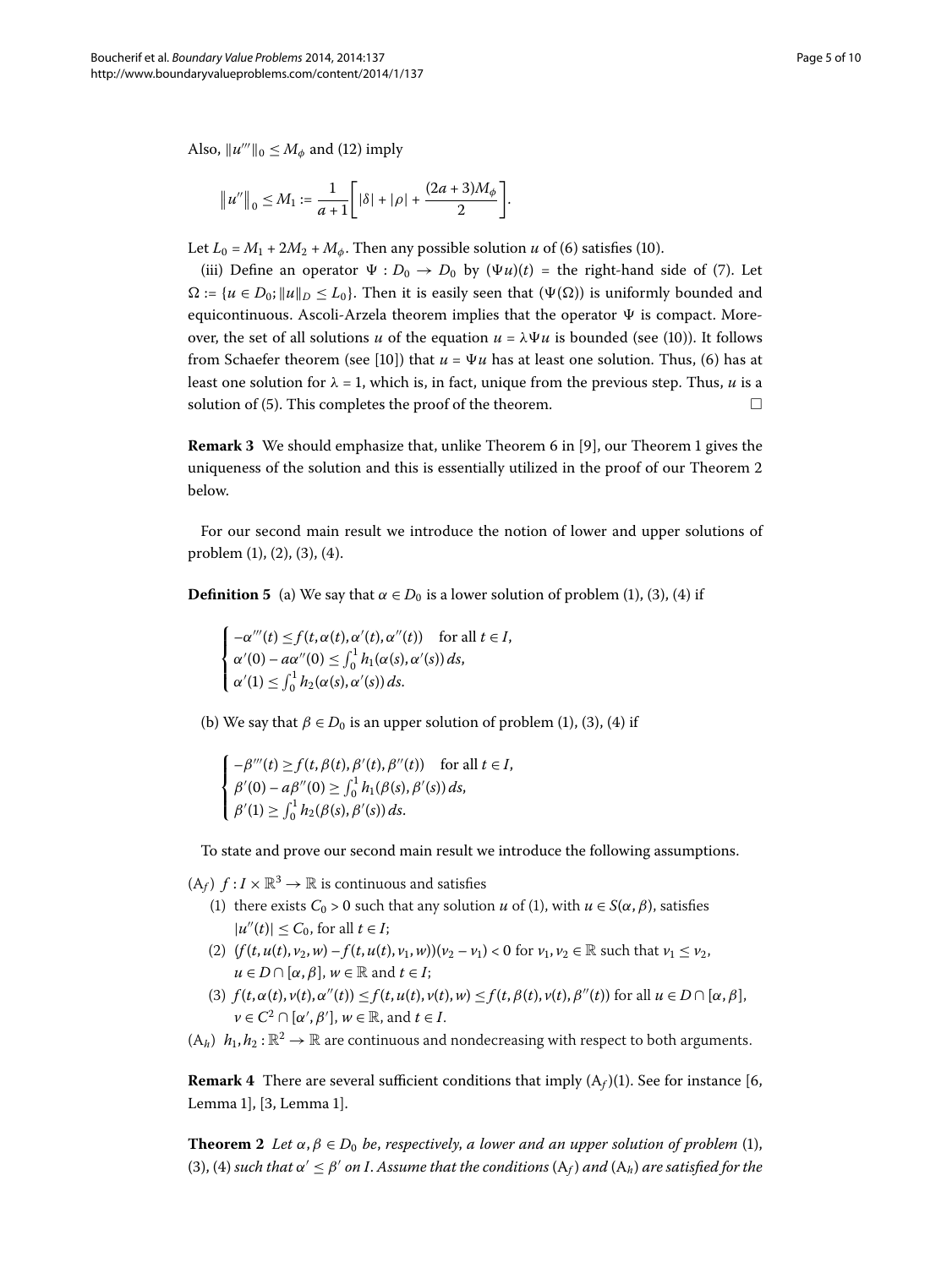*pair* (*α*,*β*), *where α is a given lower solution and β is a given upper solution*. *Then problem* (1[\)](#page-0-3), (3), (4) *has at least one solution*  $u \in S(\alpha, \beta)$ .

*Proof* We modify problem (1[\)](#page-0-3), (2), (3), (4) as follows. We define two functions  $f_{C_0}, F: I \times I$  $\mathbb{R}^3 \to \mathbb{R}$  by

$$
f_{C_0}(t, u, v, w) = \begin{cases} f(t, p(u), v, C_0), & w \ge C_0, \\ f(t, p(u), v, w), & |w| \le C_0, \\ f(t, p(u), v, -C_0), & w \le -C_0 \end{cases}
$$
(14)

and

$$
F(t, u, v, w) = f_{C_0}(t, u, q(v), w) = \begin{cases} f_{C_0}(t, u, \alpha', w), & v < \alpha', \\ f_{C_0}(t, u, v, w), & \alpha' \le v \le \beta', \\ f_{C_0}(t, u, \beta', w), & v > \beta', \end{cases}
$$
(15)

where  $C_0$  is the constant from condition  $(A_f)(1)$ . Consider the modified problem

$$
\begin{cases}\n-u'''(t) = F(t, u(t), u'(t), u''(t)) & \text{for } t \in I, \\
u(0) = 0, \\
u'(0) - au''(0) = \int_0^1 h_1(u(s), u'(s)) ds, \\
u'(1) = \int_0^1 h_2(u(s), u'(s)) ds.\n\end{cases}
$$
\n(16)

Define a sequence  $(u_i)_{i \in \mathbb{N}}$  of functions in  $D_0$  as follows. Let

<span id="page-5-0"></span>
$$
u_0(t) = \gamma t + \beta(t), \quad t \in I,
$$

where  $\gamma = \max_{t \in I} (\alpha' - \beta')(t)$ , and for  $j \ge 1$ ,

$$
\begin{cases}\n-u_j'''(t) = F(t, u_{j-1}(t), u_j'(t), u_{j-1}''(t)) & \text{for } t \in I, \\
u_j(0) = 0, \\
u_j'(0) - au_j''(0) = \int_0^1 h_1(u_{j-1}(s), u_{j-1}'(s)) ds, \\
u_j'(1) = \int_0^1 h_2(u_{j-1}(s), u_{j-1}'(s)) ds.\n\end{cases}
$$
\n(17)

We shall show that the sequence of modified problems (17[\)](#page-5-0) is such that each problem has a unique solution, which is uniformly bounded, together with its first and second order derivatives. Then we rely on Bolzano-Weierstrass theorem to extract a uniformly convergent subsequence, whose limit is the solution of our original problem.

1. The sequence  $(u_i)_{i \in \mathbb{N}}$  is well defined. Indeed, for any  $t \in I$  and any  $z \in \mathbb{R}$  we have  $q(z) \in [\alpha', \beta']$  and  $p(u_{j-1}(t)) \in [\alpha, \beta]$ . It follows that the function  $\phi: I \times \mathbb{R} \to \mathbb{R}$ , defined by

$$
\phi(t,z)=F(t,u_{j-1}(t),z,u''_{j-1}(t))=f(t,p(u_{j-1})(t),q(z),u''_{j-1}(t)),
$$

is continuous and bounded for all  $t \in I$  and  $z \in \mathbb{R}$ . Moreover, condition  $(A_f)(2)$  shows that  $\phi$  satisfies condition [\(](#page-5-0)H<sub>φ</sub>) in Theorem 1. It follows from this theorem that (17) has a unique solution  $u_i$ , for each  $j = 1, 2, \ldots$ .

2. For each  $j = 0, 1, ...$  the functions  $u_j$  satisfy  $u_j \in S(\alpha, \beta)$  and the sequence  $(u''_j)_{j \in \mathbb{N}}$  is uniformly bounded.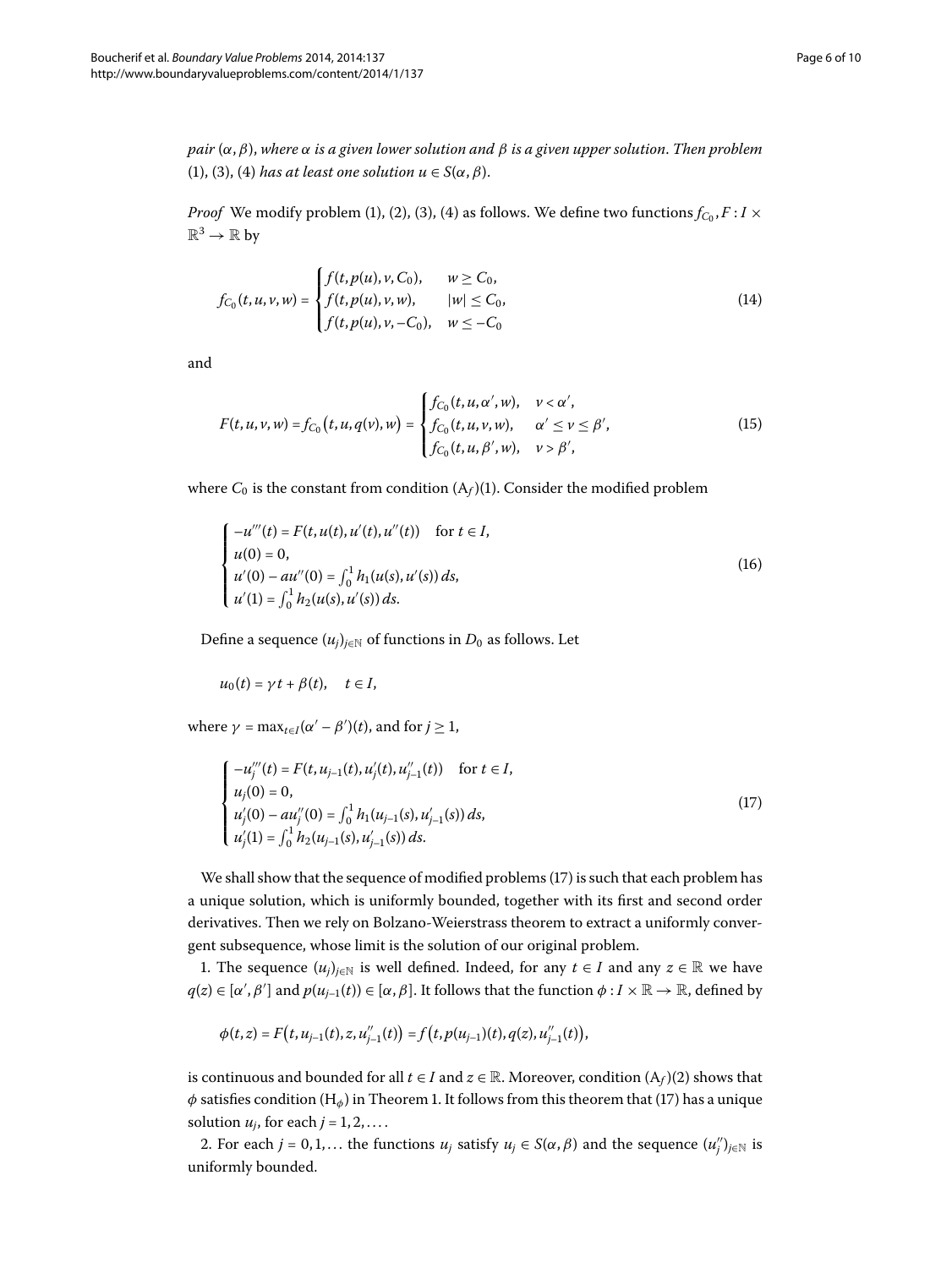It is clear that  $u_j \in D_0$  for  $j = 0, 1, ...$ . Since  $\alpha' \leq \beta'$  it follows that  $\gamma \leq 0$ , so that  $u'_0 =$ *γ* + *β'*  $\leq$  *β'*. On the other hand, we have *γ*  $\geq$  -  $\min_{t \in I}$ (*β'* - *α'*)(*t*)  $\geq$  -*β'*(*t*) + *α'*(*t*); so that *u*<sup>'</sup><sub>0</sub> ≥ *α*'. It follows that *u*<sup>'</sup><sub>0</sub> ∈ [*α'*, *β'*], and consequently *u*<sub>0</sub> ∈ *S*(*α*, *β*). Also, since *u*<sup>''</sup><sub>0</sub> = *β*<sup>''</sup> then  $||u''_0||_0 \le ||\beta''||_0$ . Suppose, by induction, that we have  $u_{\ell-1} \in S(\alpha, \beta)$  and there exists  $K_1 \leq C_0$  such that  $||u''_{\ell-1}||_0 \leq K_1$ . Let

$$
M_f := \max\{|f(t, u, v, w)|; t \in I, u \in [\alpha, \beta], v \in [\alpha', \beta'], |w| \le C_0\},\,
$$
  

$$
\overline{h} = \max\left\{\int_0^1 |h_2(u(s), u'(s)) - h_1(u(s), u'(s))| ds; u \in S(\alpha, \beta)\right\}.
$$

*Claim* 1. There exists *K* depending only on  $K_1$ ,  $M_f$ ,  $h$ ,  $\|\alpha''\|_0$ , and  $\|\beta''\|_0$  such that  $\|u''_e\|_0 \le$ *K* and  $u_{\ell} \in S(\alpha, \beta)$ .

To prove the claim we start with

<span id="page-6-0"></span>
$$
u''_{\ell}(t) = u''_{\ell}(0) - \int_0^t F(s, u_{\ell-1}(s), u'_{\ell}(s), u''_{\ell-1}(s)) ds
$$
  
=  $u''_{\ell}(0) - \int_0^t f(s, p(u_{\ell-1}(s)), q(u'_{\ell}(s)), u''_{\ell-1}(s)) ds,$ 

which leads to

$$
\left|u_{\ell}''(t)\right| \leq \left|u_{\ell}''(0)\right| + M_f. \tag{18}
$$

The boundary conditions imply

$$
u'_{\ell}(1) - u'_{\ell}(0) = -au''_{\ell}(0) + \int_0^1 \big(h_2(u_{\ell-1}(s), u'_{\ell-1}(s)) - h_1(u_{\ell-1}(s), u'_{\ell-1}(s))\big) ds.
$$

On the other hand

$$
u'_{\ell}(1)-u'_{\ell}(0)=\int_0^1 u''_{\ell}(s)\,ds=u''_{\ell}(0)-\int_0^1 (1-s)f\big(s,p\big(u_{\ell-1}(s)\big),q\big(u'_{\ell}(s)\big),u''_{\ell-1}(s)\big)\,ds.
$$

It is readily seen that

<span id="page-6-1"></span>
$$
(a+1)\big|u''_{\ell}(0)\big|\leq \frac{M_f}{2}+\overline{h}.
$$

Since  $|u''_{\ell-1}(1)| \leq K_1$  (by the induction hypothesis) it follows that

$$
|u''_{\ell}(0)| \le \frac{1}{a+1} \left(\frac{M_f}{2} + \overline{h}\right) = C_1.
$$
 (19)

It follows from  $(18)$  $(18)$  and  $(19)$  that

$$
|u''_t(t)| \le K := \max(C_1 + M_f, \|\alpha''\|_0, \|\beta''\|_0) \quad \text{for } t \in I.
$$
 (20)

*Claim* 2.  $u_\ell \in S(\alpha, \beta)$ . Since  $u_\ell(0) = 0$  it suffices to show that  $u'_\ell \in [\alpha', \beta'],$  *i.e.*  $\alpha' \leq u'_\ell \leq \beta'.$ We, first, prove that  $\alpha' \leq u'_{\ell}$ . For this purpose, set  $W(t) = u'_{\ell}(t) - \alpha'(t)$ , for  $t \in I$ . We show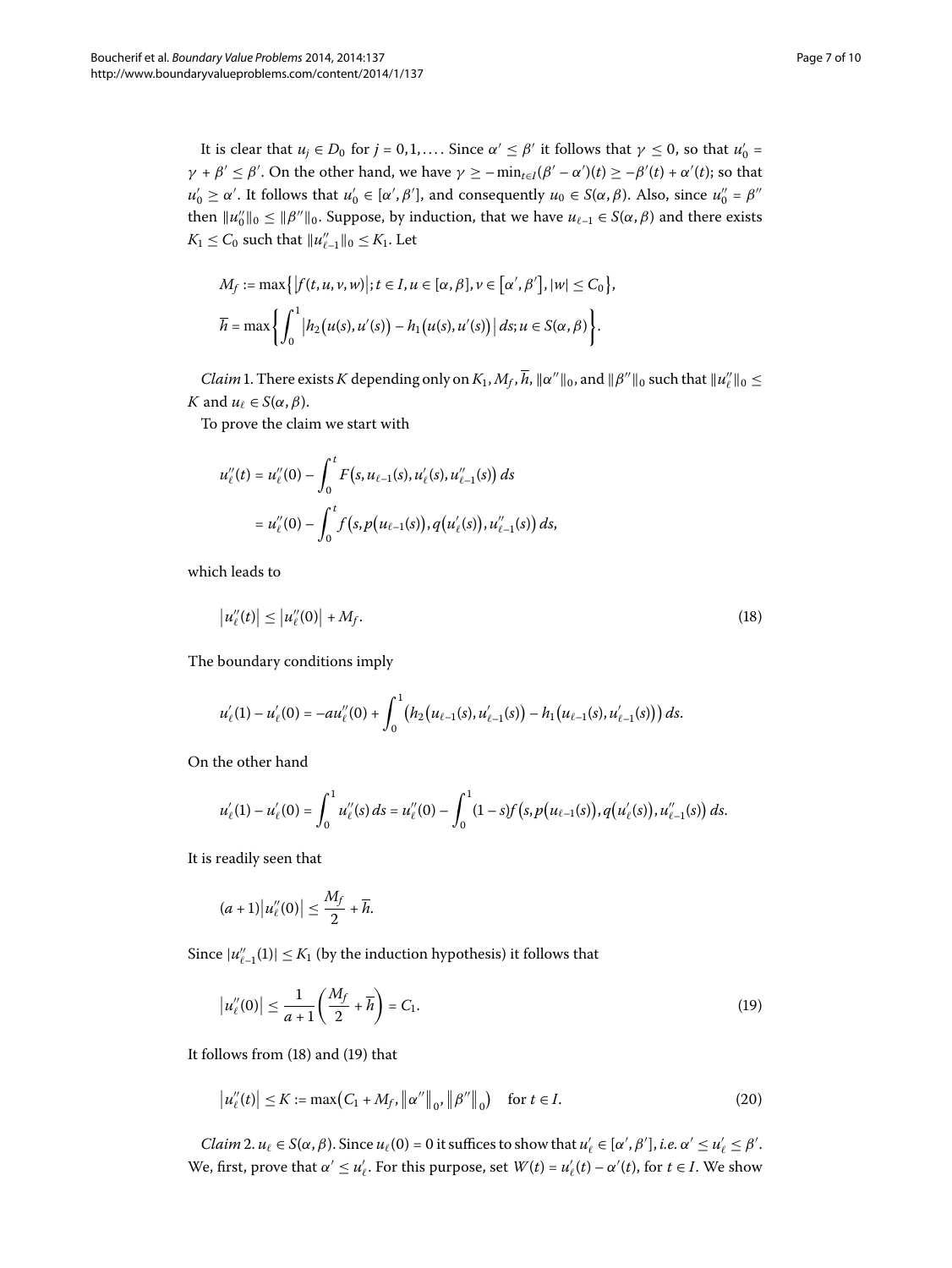$$
W''(\eta) = u''_{\ell}(\eta) - \alpha'''(\eta) = -F(\eta, u_{\ell}(\eta), u'_{\ell-1}(\eta), u''_{\ell}(\eta)) - \alpha'''(\eta)
$$
  
=  $-f(\eta, p(u_{\ell-1}(\eta)), q(u'_{\ell}(\eta)), u''_{\ell-1}(\eta)) - \alpha'''(\eta).$ 

But  $W(\eta) = u'_\ell(\eta) - \alpha'(\eta) < 0$  and  $W'(\eta) = u''_\ell(\eta) - \alpha''(\eta) = 0$ . Therefore,  $q(u'_\ell(\eta)) = \alpha'(\eta)$  and  $u''_{\ell}(\eta) = \alpha''(\eta)$ . Hence,

$$
W''(\eta) = -f(\eta, (p(u_{\ell-1}))(\eta), q(u'_{\ell}(\eta)), u''_{\ell-1}(\eta)) - \alpha'''(\eta)
$$
  
=  $-f(\eta, u_{\ell-1}(\eta), \alpha'(\eta), u''_{\ell-1}(\eta)) - \alpha'''(\eta) > 0.$ 

It follows that

$$
f(\eta, u_{\ell-1}(\eta), \alpha'(\eta), u''_{\ell-1}(\eta)) + \alpha'''(\eta) < 0.
$$

Since

$$
\alpha'''(\eta) \geq -f(\eta,\alpha(\eta),\alpha'(\eta),\alpha''(\eta)),
$$

we infer that

$$
f(\eta, u_{\ell-1}(\eta), \alpha'(\eta), u''_{\ell-1}(\eta)) - f(\eta, \alpha(\eta), \alpha'(\eta), \alpha''(\eta)) < 0.
$$

The above inequality is not possible by  $(A_f)(3)$ . Now, if  $\eta = 0$ , then  $W(0) < 0$ ,  $W'(0) \ge 0$ , and  $W''(0) \geq 0$ . It follows that

$$
W(0) = u'_{\ell}(0) - \alpha'(0)
$$
  
= 
$$
au''_{\ell}(0) + \int_0^1 h_1(u_{\ell-1}(s), u'_{\ell-1}(s)) ds - \alpha'(0) < 0.
$$

Since

$$
W'(0) = u''_{\ell}(0) - \alpha''(0) \geq 0,
$$

we get

$$
a\alpha''(0) - \alpha'(0) + \int_0^1 h_1(u_{\ell-1}(s), u'_{\ell-1}(s)) ds < 0.
$$

The monotonicity of  $h_1$  leads to

$$
a\alpha''(0)-\alpha'(0)+\int_0^1h_1(\alpha(s),\alpha'(s))\ ds<0.
$$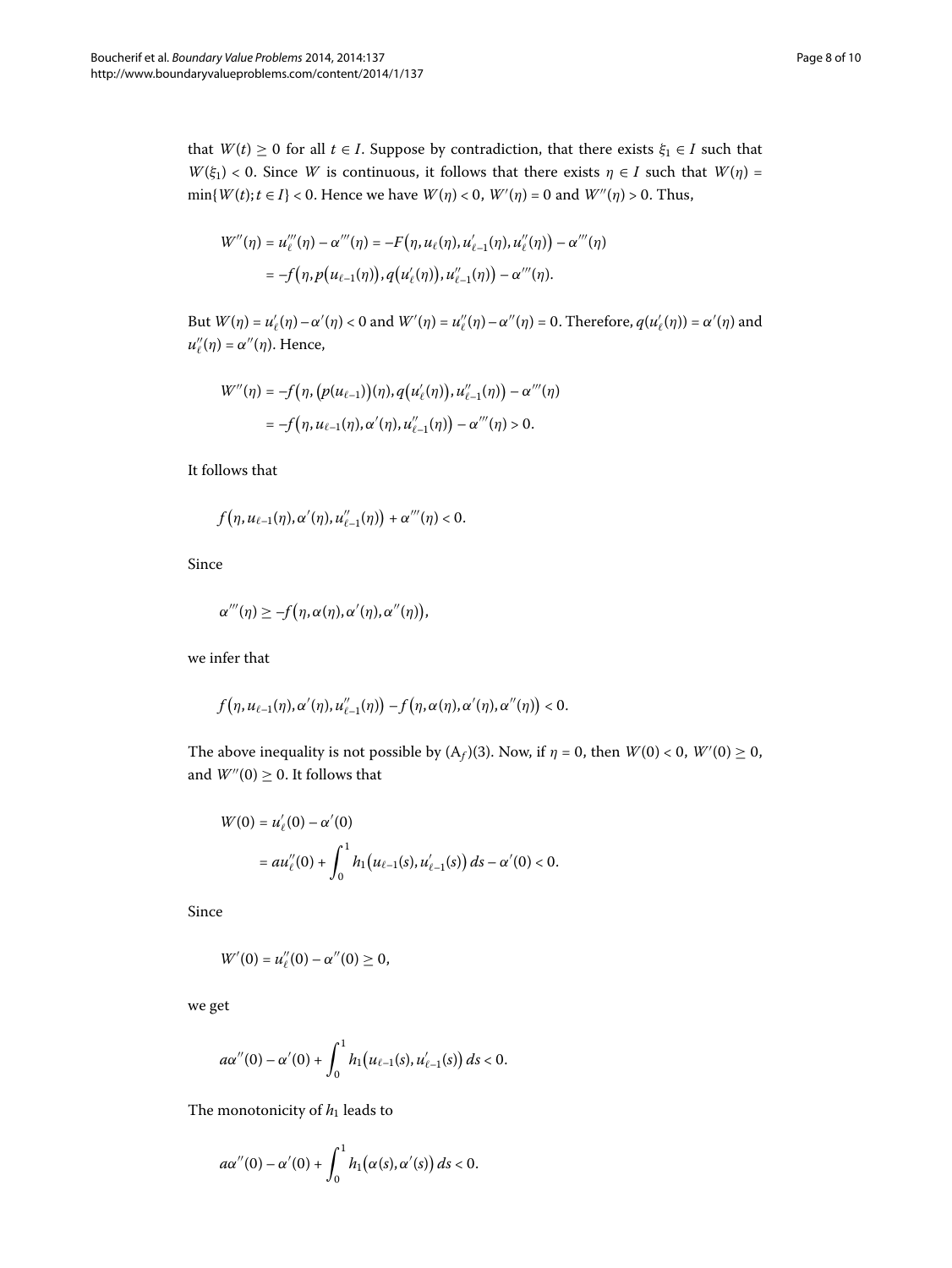This is not possible by the properties of the lower solution  $\alpha$ . Finally,  $W(1) \ge 0$ . Indeed,

$$
W(1) = u'_{\ell}(1) - \alpha'(1) = \int_0^1 h_2(u_{\ell-1}(s), u'_{\ell-1}(s)) ds - \alpha'(1)
$$
  
 
$$
\geq \int_0^1 h_2(\alpha(s), \alpha'(s)) ds - \alpha'(1) \geq 0,
$$

by definition of the lower solution  $\alpha$ . Similarly we show that  $u'_\ell \leq \beta'$  . Thus, we have shown that  $u'_\ell \in [\alpha', \beta']$ , which implies that  $u_\ell \in S(\alpha, \beta)$ . Therefore, we have proved that the sequences  $(u''_j)_{j\in\mathbb{N}},\ (u'_j)_{j\in\mathbb{N}},$  and  $(u_j)_{j\in\mathbb{N}}$  are uniformly bounded on the interval *I*. Bolzano-Weierstrass theorem implies that we can extract subsequences  $(u_{j_m}'')_{j_m\in\mathbb{N}},\, (u_{j_m}')_{j_m\in\mathbb{N}}$  and  $(u_{i_m})_{i_m \in \mathbb{N}}$  that are uniformly convergent on *I*. Using the diagonalization process, if neces- $\sup_{m}$  we shall assume that  $\lim_{m\to\infty}u''_{j_m}=\lim_{m\to\infty}u''_{j_{m-1}}=w$ ,  $\lim_{m\to\infty}u'_{j_m}=\lim_{m\to\infty}u'_{j_{m-1}}=w$ *v* and  $\lim_{m\to\infty} u_{j_m} = \lim_{m\to\infty} u_{j_{m-1}} = u$ . To complete the proof of our second main result we prove that  $u' = v$ ,  $u'' = w$  and *u* is the desired solution of our original problem. Since  $u_{j_m}(t) = \int_0^t u'_{j_m}(s) \, ds$ , it follows from the uniform convergence of the two subsequences that  $u(t) = \int_0^t v(s) ds$ , and this equality implies that  $u(0) = 0$  and  $u' = v$ . Also, we have  $u_{j_m}(t) = u_{j_m}(0) + u'_{j_m}(0)t + \int_0^t (t-s)u''_{j_m}(s) ds = u'_{j_m}(0)t + \int_0^t (t-s)u''_{j_m}(s) ds$ , which implies that  $u(t) = u'(0)t + \int_0^t (t-s)w(s) ds$ , from which we readily get  $u'' = w$ . It is clear that

<span id="page-8-0"></span>
$$
u \in S(\alpha, \beta) \quad \text{and} \quad \|u''\|_{0} \leq K. \tag{21}
$$

The differential equation  $-u_{j_m}^{\prime\prime\prime}(t) = F(t, u_{j_m-1}(t), u_{j_m}^{\prime}(t), u_{j_m-1}^{\prime\prime}(t))$ , for  $t \in I$ , implies that  $-u''_{j_m}(t) = -u''_{j_m}(0) + \int_0^t F(s, u_{j_{m}-1}(s), u'_{j_m}(s), u''_{j_{m}-1}(s)) ds$ . The continuity of F and the uniform convergence of the respective subsequences imply that  $-u''(t) = -u''(0) + \int_0^t F(s, u(s), u'(s))$  $\mu''(s))\,ds$ , so that

$$
-u'''(t) = F(t, u(t), u'(t), u''(t)) \text{ for } t \in I.
$$

The definition of  $F$  and [\(](#page-8-0)21) show that

$$
-u'''(t) = f(t, u(t), u'(t), u''(t)) \quad \text{for } t \in I.
$$
 (22)

Similarly we can show that

$$
u'(0) - au''(0) = \int_0^1 h_1(u(s), u'(s)) ds
$$

and

$$
u'(1) = \int_0^1 h_2(u(s), u'(s)) ds.
$$

We see that *u* is a solution of (1[\)](#page-0-3), [\(](#page-0-2)2), (3), (4). Moreover,  $u \in S(\alpha, \beta)$ . This completes the  $\Box$  proof of our main result.

**Competing interests** The authors declare that they have no competing interests.